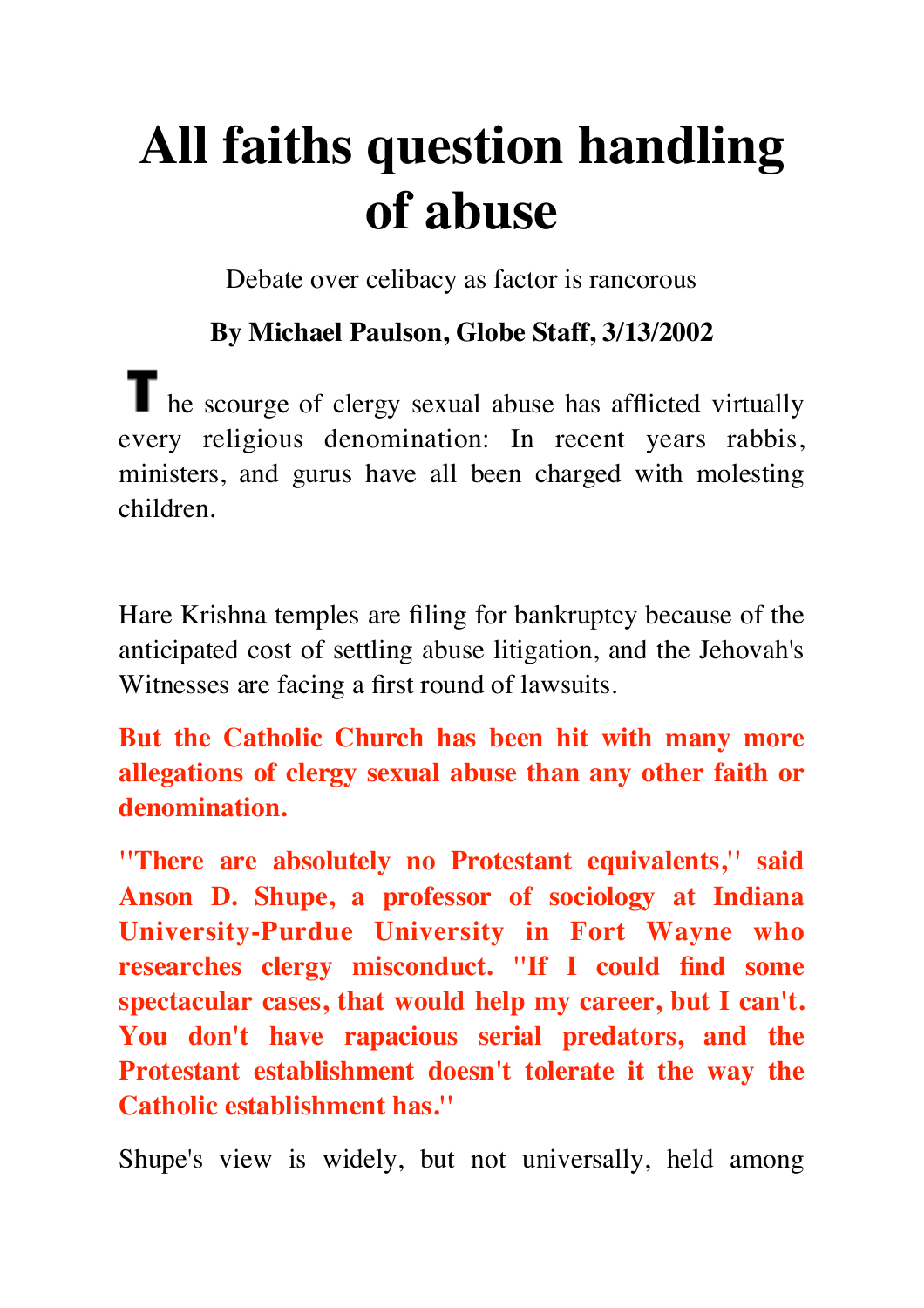scholars of clergy sexual abuse. And the statistics seem clear: The Archdiocese of Boston says at least 80 priests have been accused of child sexual abuse over the last 50 years, and scholars say as many as 2,000 priests have been accused nationwide.

**By contrast, Protestant and non-Christian denominations have had so few reported cases that their leaders can generally count them on one hand. A 1999 study of clergy misconduct, in which academics with the Hartford Institute for Religion Research spoke with 76 ministers who had, over the last 40 years, served 532 different congregations in 14 different denominations, turned up no instances of sexual abuse of children in the Protestant congregations studied.**

There are no comprehensive quantitative studies of clergy sexual abuse, according to David Finkelhor, director of the Crimes Against Children Research Center at the University of New Hampshire and a member of Cardinal Bernard F. Law's committee on sexual abuse. Finkelhor says there is no rigorous research comparing clergy abuse rates by denomination, nor are there reliable statistics analyzing whether clergy are more likely to abuse children than teachers, scouting leaders, ice cream truck drivers, or any other group with easy access to children.

**The Catholic Church itself has not undertaken any study of the prevalence of child sexual abuse among clergy, and Cardinal Bernard F. Law said earlier this year that he does not know whether priests are more likely to abuse**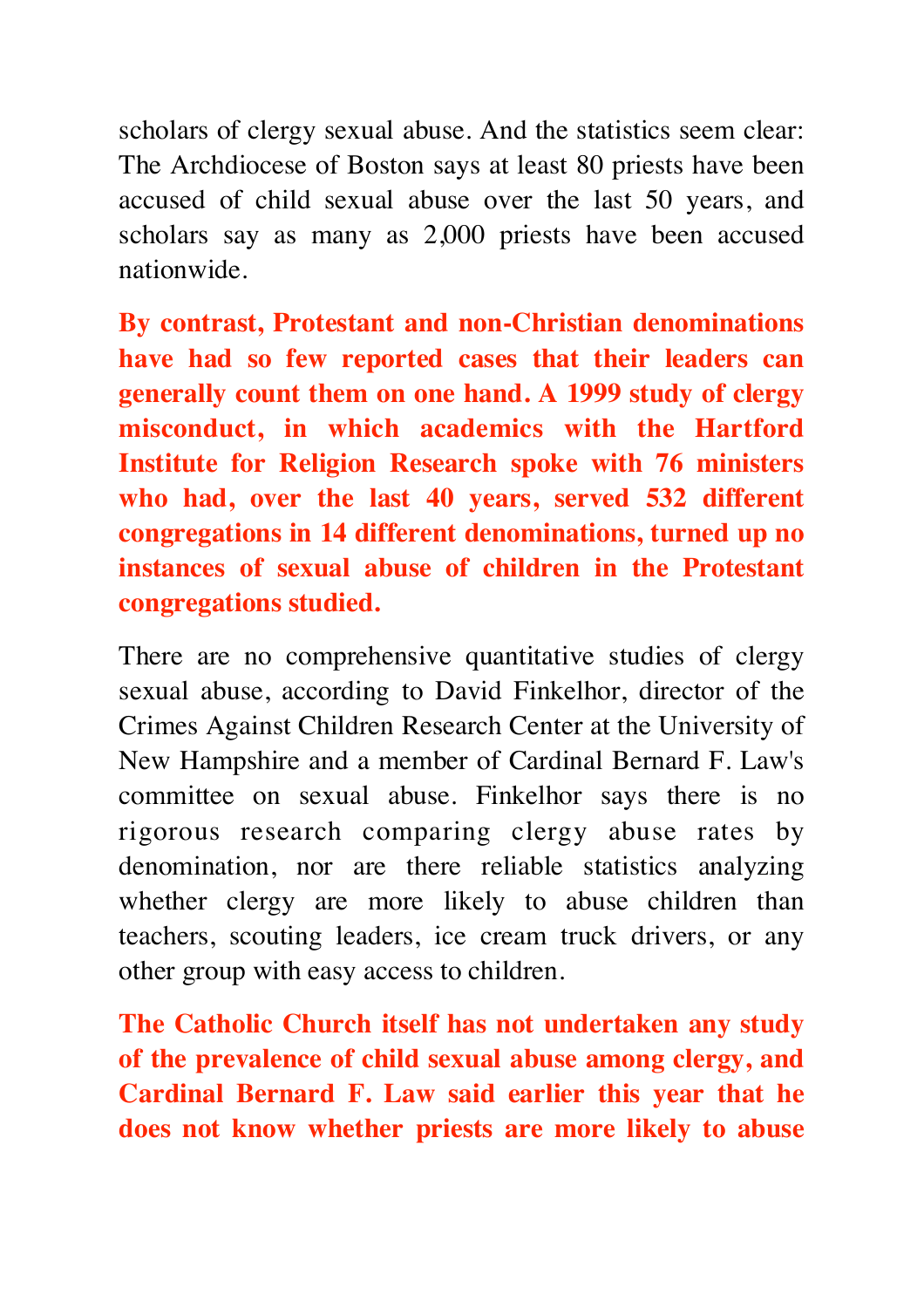**children than others.**

**''The Catholic hierarchy has stonewalled any attempts to do any kind of study on this issue, and they've had offers to do it,'' said Rev. Thomas P. Doyle, a Catholic Air Force chaplain, who, as a canon lawyer working at the Vatican Embassy in Washington in 1985, wrote a report on the problem of clergy sexual abuse that he says was ignored by the bishops.**

But one researcher, sociologist Philip Jenkins of Pennsylvania State University, argues that the Catholic Church is being unfairly tarred as a result of ''religious bigotry.''

''My research of cases over the past 20 years indicates no evidence whatever that Catholic or other celibate clergy are any more likely to be involved in misconduct or abuse than clergy of any other denomination - or indeed, than nonclergy,'' Jenkins wrote in the Pittsburgh Post-Gazette. ''However determined news media may be to see this affair as a crisis of celibacy, the charge is just unsupported.''

**But, as diocese after diocese around the United States acknowledges that it has employed multiple priests accused of molesting children over the last several decades - the contrast with other denominations seems to be growing.**

The United Church of Christ, which is the largest Protestant denomination in Massachusetts, has had three clergy accused of sexual abuse of children over the last 50 years in Massachusetts, according to Rev. Nancy S. Taylor, president of the denomination's state conference. The denomination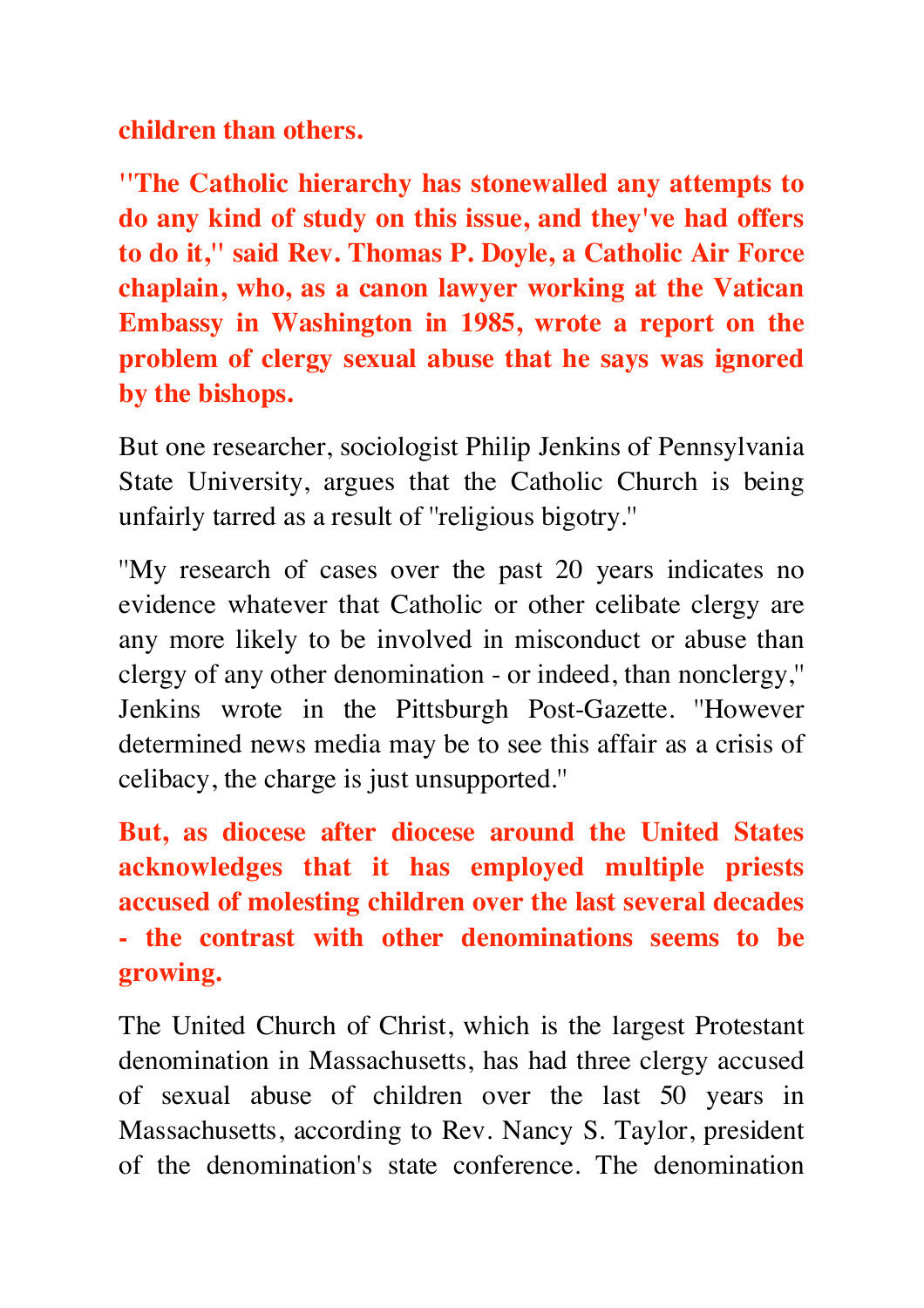defrocked all three ministers, and two were sent to jail - a contrast to the situation in the Catholic Church, which in the past did not report allegations of abuse to law enforcement and often sent accused clergy to treatment, then either reassigned them or placed them on paid leave.

The Episcopal Diocese of Massachusetts, another large denomination, has also had only three cases in memory, according to spokesman Ken Arnold. Two of the accused priests were jailed, Arnold said, and one was defrocked.

The Boston-based Unitarian Universalist Association has had just one minister accused of child sexual abuse over the last 50 years in Massachusetts, and he too was defrocked by the denomination and eventually convicted, according to John Hurley, the denomination's spokesman.

And the Rev. Rebecca Bourret, associate to the bishop of the New England Synod of the Evangelical Lutheran Church of America, said she can think of no local cases of clergy sexual abuse of a child.

The American Baptist Churches of Massachusetts has also had just one case, and that minister was also sent to prison, according to executive minister Rev. Linda C. Spoolstra.

''Child abuse among clergy has not been a major issue for us,'' Spoolstra said. ''We have been much more concerned about sexual abuse of clergy with adults because there have been more violations of ethical behavior in this area.''

And the Greek Orthodox Diocese of Boston has had just one recent known case of child sexual abuse, according to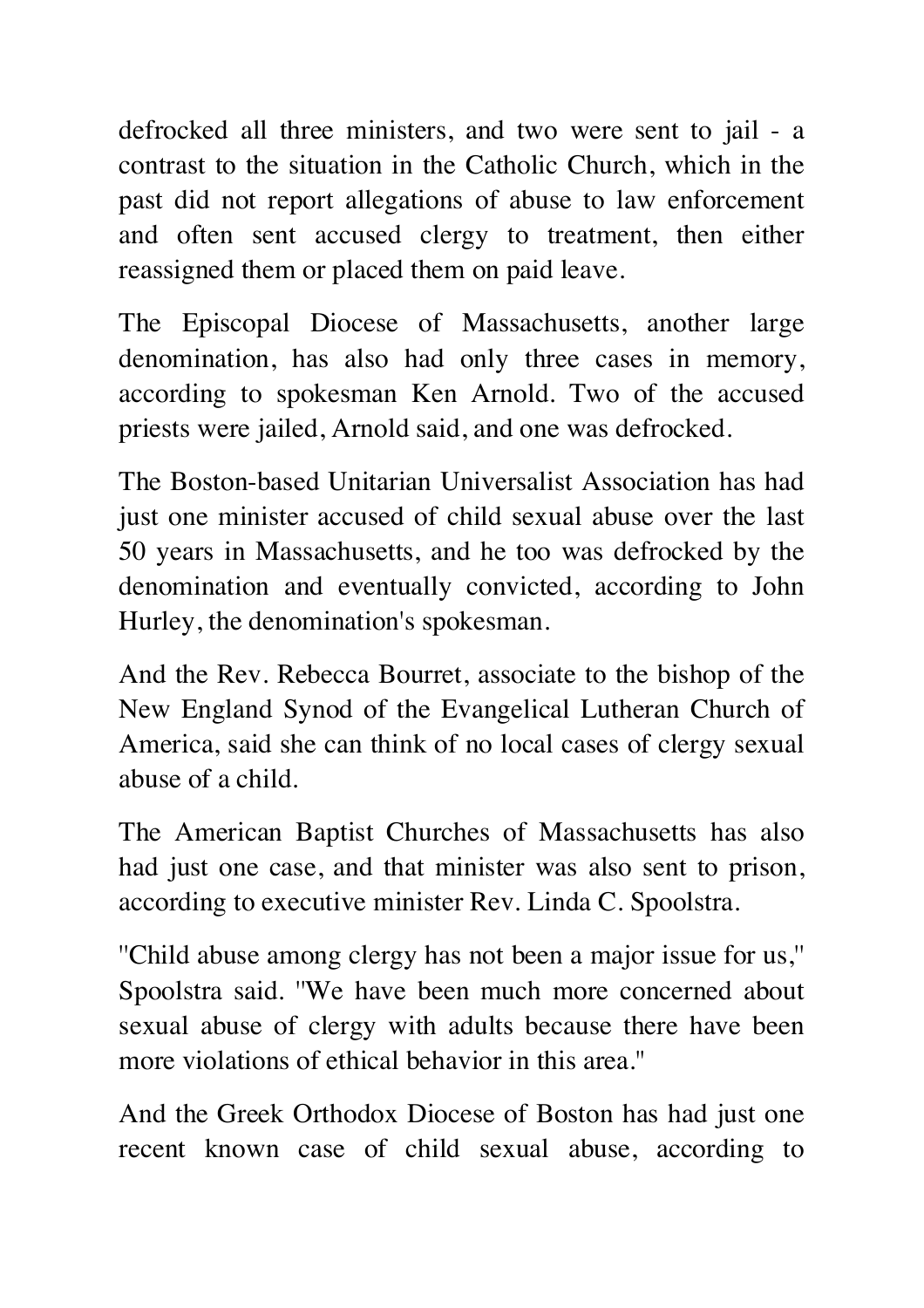Metropolitan Methodios, the presiding hierarch. In that case, a third-generation Vermont priest, the Rev. Emmanuel Koveos, was convicted of fondling a 12-year-old girl; in 1999, Methodios prevailed upon the Ecumenical Patriarch of Constantinople to expel Koveos from the priesthood.

''We tend to deal with it directly, and not scandalize it,'' Methodios said. ''We feel that a priest has to be suspended, whether he is guilty or not, until a full investigation takes place, and if there is anything to the allegations, he is dismissed and defrocked.''

Researchers are unclear on the reasons behind the numbers of abuse cases among priests.

Many church critics immediately seize upon the most obvious difference between Catholic priests and other clergy: Priests are supposed to be celibate. Critics argue that the requirement for celibacy draws sexual deviants into the priesthood, and leaves priests no acceptable alternatives for their sexual desires.

But Finkelhor, the University of New Hampshire expert, says researchers would have to consider several other possible explanations.

For example, he says, it is possible that income or education are factors. He theorizes that socially disadvantaged children might feel less empowered to challenge abusers and less confident that any complaints will be heard by the church or police.

Another possible explanation, Finkelhor said, is that priests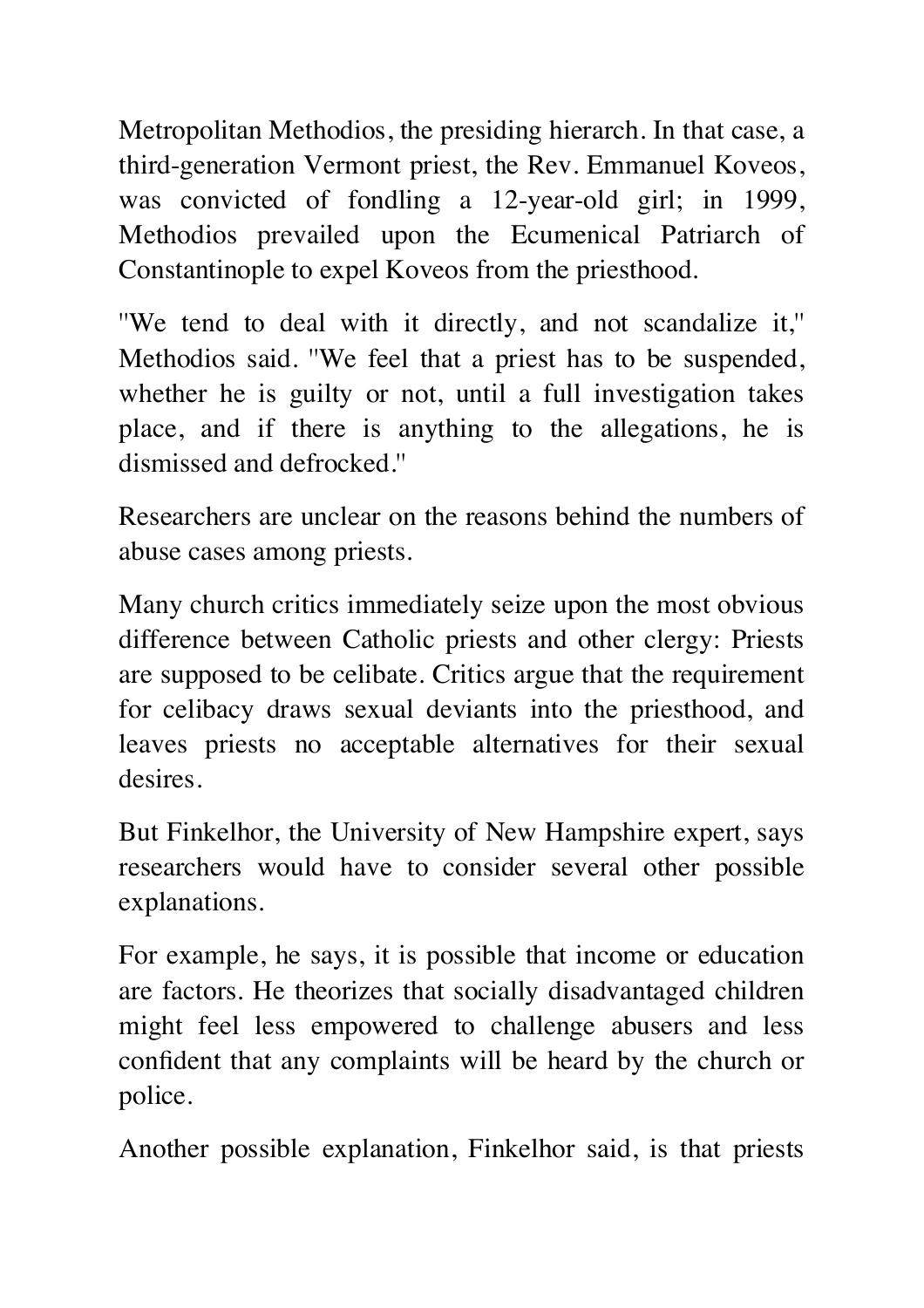are more able to abuse children because of the extraordinary amount of authority and reverence they enjoy within the Catholic Church. Protestant and Jewish clergy are generally less powerful within their congregations, and can often be fired by laypeople.

Priests also may have more access to children, and to places in which to abuse them, than other clergy, Finkehor said. Many priests live in rectories, which directly adjoin churches, and they sometimes have more involvement with children than other clergy. Most Protestant denominations, for example, do not have child altar servers.

Of course, the non-Catholic denominations are all smaller than the Catholic Church, and none has been exposed to the same extraordinary level of scrutiny, which might reveal some previously unknown cases.

And non-Catholic denominations have their own problems.

Many struggle with clergy who get sexually involved with adult congregants, which in some cases is legally permissible but is considered to be a moral taboo. In one case, a Cherry Hill, N.J., rabbi is now awaiting retrial on charges that in 1994 he hired killers to bludgeon his wife to death so he could continue having an affair with a radio talk show host.

**Sexual relationships with adults are an issue for Catholic clergy too. Despite their vow of celibacy, some Catholic priests have sexual relationships with adult men or women, according to researchers.**

**M**any denominations also struggle with financial wrongdoing,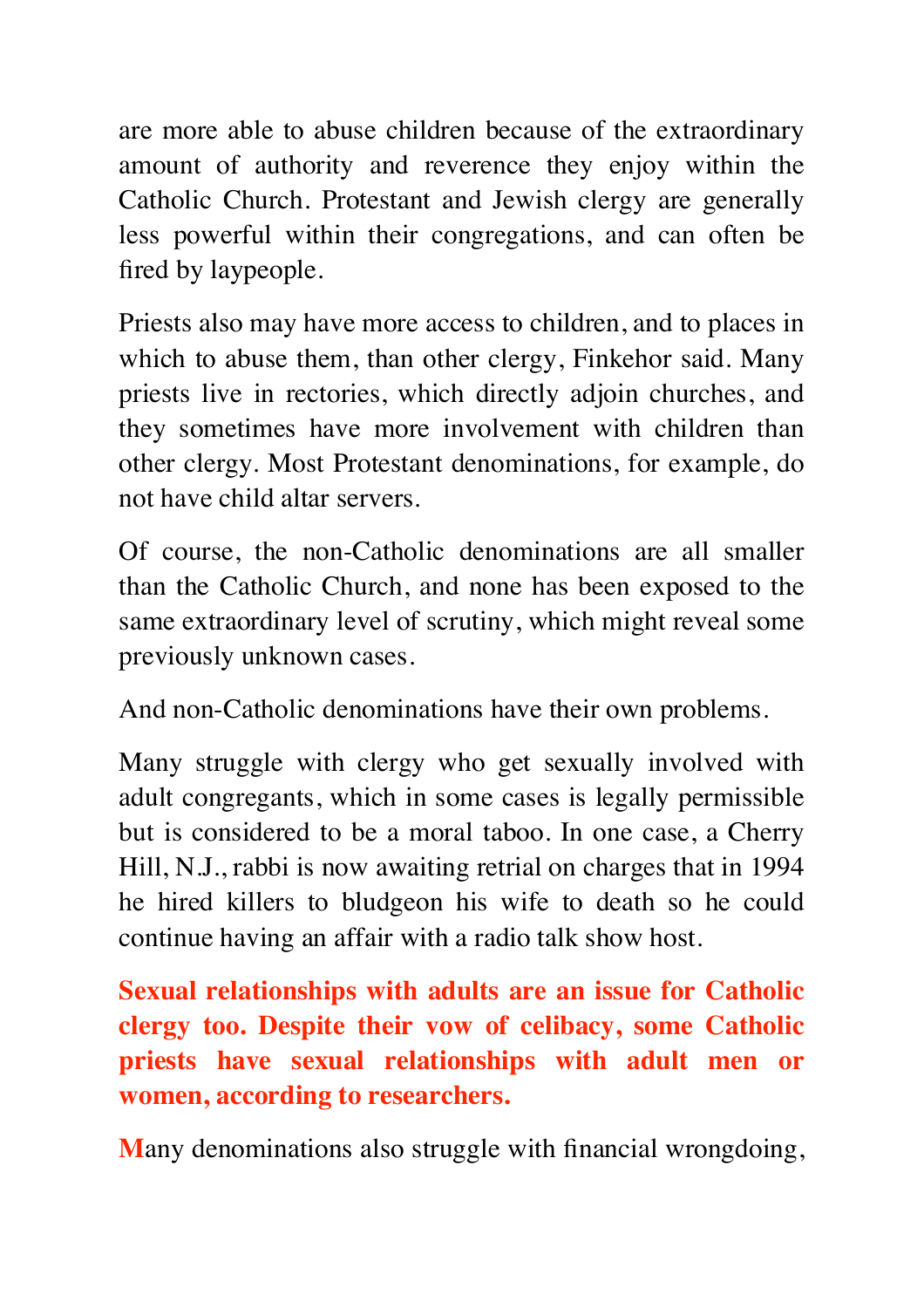a problem that is particularly acute among Protestant clergy, according to Shupe, the Indiana sociologist.

**The only non-Catholic denomination that has been plagued with allegations of widespread child sexual abuse is the Hare Krishna movement, a small Hindu-like sect. Scores of people have alleged that they were sexually abused as children at Hare Krishna boarding schools in the 1970s and 1980s.**

**But the Hare Krishnas have been far more open than the Catholic Church in responding to the crisis, which has forced a number of Hare Krishna temples into bankruptcy. The Hindu sect published a detailed expose of its own wrongdoing, written by a Middlebury College sociologist, in its official journal in 1998; a year earlier it had set up a child protection office to investigate and report to authorities instances of child abuse.**

Another denomination that experienced an instance of clergy sexual abuse in 2000, but then took steps toward openness, is Orthodox Judaism. The Orthodox Union, which represents Orthodox rabbis, acted against Rabbi Baruch Lanner only after a newspaper, Jewish Week, reported that Lanner, a top official in Orthodoxy's youth movement, had been accused of harassing and molesting scores of youth group teenagers over three decades.

But the revelation about Lanner led not only to the rabbi's indictment, but also to the resignation of his supervisor, the executive vice president of the Orthodox Union, and then the Orthodox Union appointed a commission to investigate. That